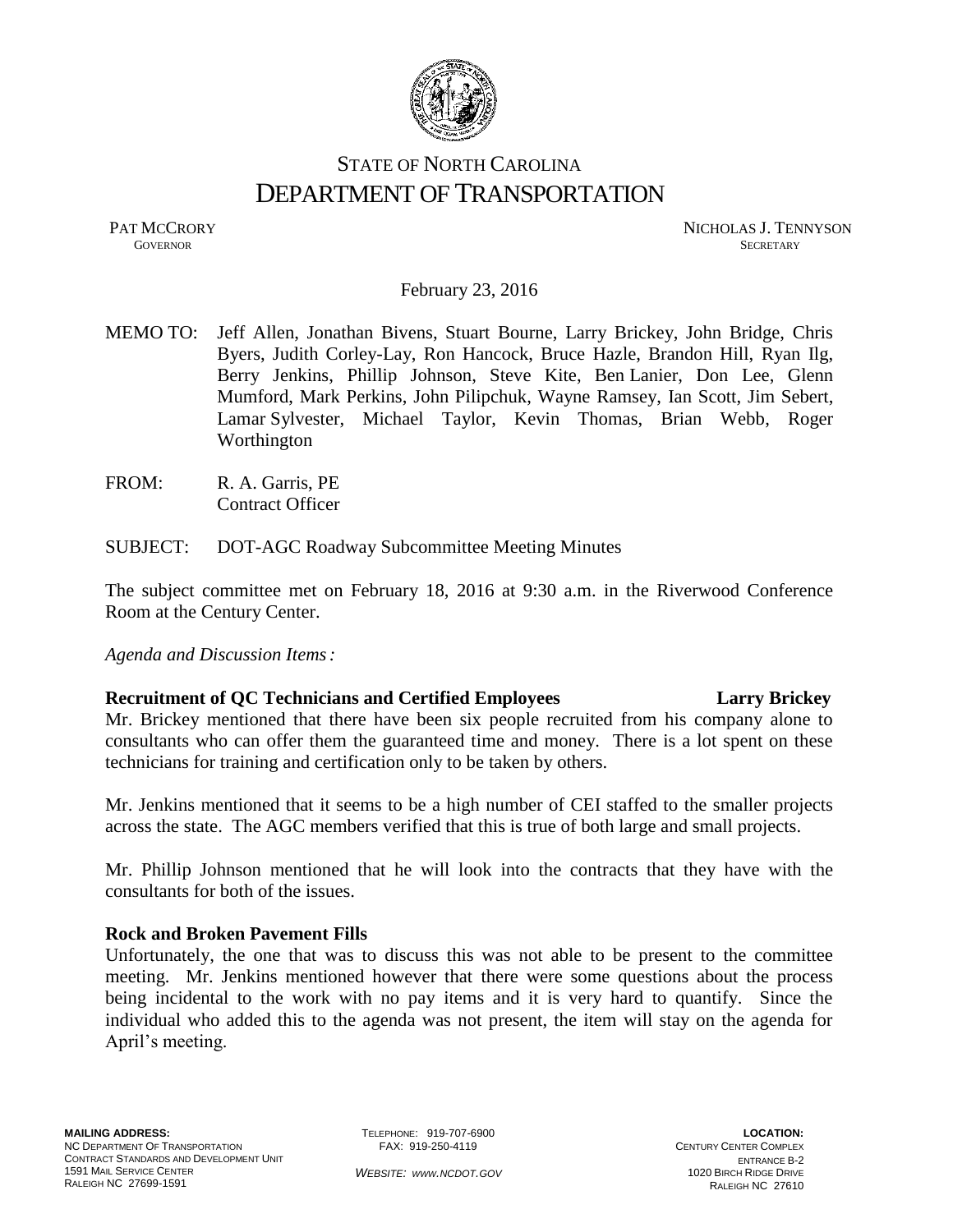### **Rock Undercut / Unclassified Excavation on LS Grading Below Subgrade Jeff Allen**

Mr. Allen mentioned that on projects where there is lump sum grading, and you encounter rock within 12" of the subgrade, how do you get paid for any undercuts that involve rock, especially if you did not know that rock was present on the job and there is no line item for unclassified excavation. It was also stated that Resident Engineers do not see this as extra work covered under Article 104-7.

Mr. Johnson noted that he will look into it and get back with the members at the next committee meeting.

### **Payment for Foreman's Time on Force Account Work Jeff Allen**

Mr. Allen brought up that on force account work that is for a long duration, the prime pays the Foreman, required by NCDOT, on a salary basis. If work does not take place on a project due to weather, etc, the prime still has to pay the Foreman for the day even though there is no work for them to do because they are only assigned to that one job.

Mr. Johnson said that he would look into it and bring it back to the next meeting of the committee.

### **Final Claims and Verified Claims Process for LAP Projects Jeff Allen**

Mr. Allen mentioned that on local/municipal projects if the prime and the municipality (owner) cannot come to term on a project that there is no process for claims beyond that. On the LAPs, the municipalities are typically not experienced nor have a process for claims and they take the information to the NCDOT Division office. If the division does not support the claim, the municipality usually follows and there is no independent review for a next level submittal or appeal. Since NCDOT is not the owner of the project, the LAP projects do not follow the verified claims process. The AGC is looking to see if there can be an administrative level review at NCDOT so the primes and the municipalities do not have to go to court.

# **Work Zone Speed Limits Wayne Ramsey School Speed Limits And Algebra 2012 19:30 Wayne Ramsey**

Mr. Ramsey brought up the concern with not lowering the speed limits on project where they are considered working "behind the barrier" as there is still work being done on the shoulders in unprotected areas and vehicles pulling in and out of the work area.

Mr. Steve Kite stated that research has shown that reduced speed limits in these areas do not slow down the speed. For example if you post at 55 mph and the  $85<sup>th</sup>$  percentile is 67 mph, there is a disparity between the speeds which tends to bring about safety issues. It is better to have everyone going 65-70 mph.

Mr. Kite is looking at not using the black and white speed signs in a work zone, but to use digital means to reduce the speed as needed (i.e. night work, lane shifts). Per Mr. Kite, the digital speeds are enforceable by the State Highway Patrol. The Traffic Management Unit is also looking into revising their criteria for reduction in work zone speeds and using speed placards in areas of lane shifts etc without lowering the speed in the entire project.

# **Utility Relocation Wayne Ramsey**

Mr. Ramsey stated that utility relocations impact the schedule of projects, especially design-build projects and he wanted to know what the industry can do to control the situation more. Mr. Roger Worthington stated that they are trying to work with the utility companies to get in early